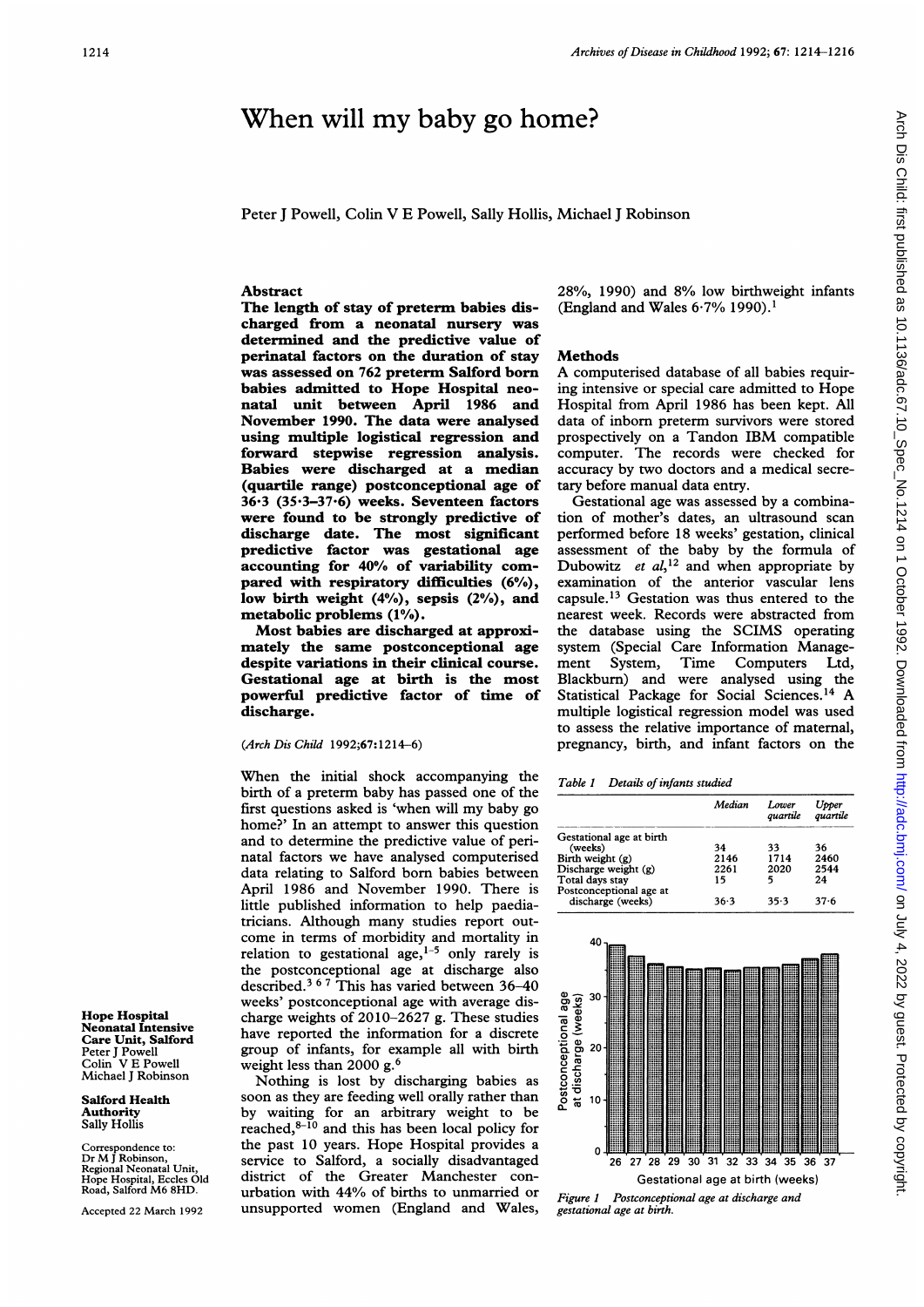Table 2 Postconceptional age at discharge and gestational age at birth

| Gestational age<br>at birth (weeks) | Postconceptional age<br>at discharge (weeks) | Geometric mean<br>length of stay $\langle$ days <sup>*</sup> ) | 95% Confidence<br>$intervals*$ |
|-------------------------------------|----------------------------------------------|----------------------------------------------------------------|--------------------------------|
| 24                                  | 41.6                                         | 123                                                            |                                |
| 25                                  | $40 - 6$                                     | 109                                                            |                                |
| 26                                  | 39.6                                         | 95                                                             | 77 to 117                      |
| 27                                  | 37.5                                         | 74                                                             | 58 to 94                       |
| 28                                  | $36 - 1$                                     | 57                                                             | 49 to 65                       |
| 29                                  | 35.5                                         | 45                                                             | 39 to 53                       |
| 30                                  | $35 - 1$                                     | 36                                                             | 30 to 42                       |
| 31                                  | 35.2                                         | 29                                                             | 23 to 37                       |
| 32                                  | 34.9                                         | 20                                                             | 17 to 24                       |
| 33                                  | 35.3                                         | 16                                                             | 14 to 19                       |
| 34                                  | 35.2                                         | 9                                                              | 7 to 10                        |
| 35                                  | 35.9                                         | 7                                                              | 5 to 8                         |
| 36                                  | 36.9                                         | 6                                                              | 5 to 8                         |
| 37                                  | 37.7                                         | 5                                                              | 4 to 6                         |

\*To nearest whole day.

duration of stay. The variables were analysed in a stepwise manner to determine the independent effects of each. The study was confined to those babies discharged home from Hope Hospital; antenatal and postnatal transfers were excluded.

#### Results

There were 762 preterm survivors discharged during the study period. Forty five per cent were girls. Median birth weight (quartile range) was 2146 (1714-2460) g. Median dis-

Table 3 Median duration of stay and birth weight

| Birth weight<br>(R) | No of babies | Median stav<br>(davs) | Ouartile<br>range |
|---------------------|--------------|-----------------------|-------------------|
| < 1500              | 145          | 44                    | $28 - 66$         |
| < 1000              | 30           | 86                    | 65-102            |
| 1001-1250           | 50           | 49                    | $37 - 63$         |
| 1251-1500           | 65           | 30                    | $22 - 43$         |

| Table 4          | Analysis of individual factors in relation to |  |  |
|------------------|-----------------------------------------------|--|--|
| duration of stay |                                               |  |  |

|                                | $R^2$ (%) | p Value |
|--------------------------------|-----------|---------|
| Mother's details:              | 2.5       | 0.03    |
| Age                            | 0.0       | 0.88    |
| Height                         | 0.0       | 0.86    |
| Ethnic group                   | 0.0       | 0.74    |
| Previous neonatal deaths*      | 0.6       | 0.03    |
| Previous stillbirth            | 0.1       | 0.33    |
| Previous abortion*             | 0.8       | 0.02    |
| Hypertension                   | 0.0       | 0.94    |
| Diabetes*                      | 0.8       | 0.02    |
| Parity                         | $1-0$     | 0.06    |
| Presentation*                  | $1-0$     | 0.02    |
| No of fetuses                  | 0.0       | 0.64    |
| Birth:                         | 29.9      | <0.001  |
| Birth order                    | 0.0       | 0.86    |
| Mode of delivery*              | 4.2       | <0.001  |
| Trauma*                        | $1-2$     | 0.002   |
| Asphyxia*                      | $4 - 2$   | <0.001  |
| Apgar score at $1, 5, 10$ min* | $3-4$     | 0.001   |
| Suction given                  | 0.1       | 0.52    |
| Facial oxygen given            | $0-0$     | 0.49    |
| Bag and mask*                  | 0.8       | 0.01    |
| Naloxone given                 | 0.3       | 0.14    |
| Tracheal intubation*           | 15.9      | 0.001   |
| Labour (spontaneous'/induced)  | 0.8       | 0.12    |
| Baby:                          | 48.8      | <0.001  |
| Birth weight (log)*            | 35.3      | <0.001  |
| Gestational age*               | 39.7      | 0.001   |
| Sex                            | 0.1       | 0.32    |
| Bruising*                      | $1 - 1$   | 0.004   |
| Fractures                      | 0.0       | 0.62    |
| Neurological problems*         | $10-3$    | 0.001   |
| Infections*                    | $15 - 1$  | 0.001   |
| Metabolic problems*            | $9-1$     | 0.001   |
| Respiratory problems*          | 18.7      | <0.001  |
| All                            | 56.6      | 0.001   |

 $*p<sub>2</sub>$  <005.<br>R<sup>2</sup>  $R<sup>2</sup>$  is the percentage of the variability in duration of stay explained by a particular factor.

charge weight was 2261 (2020-2544) g. Median gestational age at birth was 34 (33-36) weeks and postconceptional age at discharge  $36·3$   $(35·3-37·6)$  weeks (table 1). Figure <sup>1</sup> shows mean duration of stay expressed in terms of postconceptional age at discharge for a given gestational age at birth (see also table 2). Median duration of stay was 15 (5-24) days. For babies weighing less than 1500 g the median stay was 44 (28-66) days and for babies of birth weight less than 1000 g, 86 (65-102) days (table 3).

Seventeen factors were strongly predictive of duration of stay. These are shown in table 4. The categories of problems were defined as follows. Respiratory: the need for additional oxygen or artificial ventilation; neurological: the presence of fits, periventricular haemorrhage, periventricular leucomalacia, or structural central nervous system lesions; metabolic: hypernatraemia (sodium >150 mmol/l), hyponatraemia (sodium <130 mmol/l), hyperkalaemia (potassium >7 0 mmol/l), hypoglycaemia (glucose <2-5 mmoIl/), or severe acidosis (pH  $\leq$ 7.1).

Forward stepwise regression analysis of these factors against duration of stay identified five which remained strongly predictive of discharge time. This type of analysis takes into account the interrelated nature of these perinatal events and prioritises the independent contribution of each to duration of stay. Gestational age was the most significant factor accounting for 40% of the variability and was related logarithmically to duration of stay (table 5 and fig 2).

There were 47 sets of twins in the study group, 41 of whom were discharged together. In six sets there was a delay before discharge of the second twin of seven to 19 days. Of the 41 sets discharged together there was a significant disparity of clinical course in 10. The median difference in days of intensive care was 6-5 days (p<0-02 Wilcoxon signed rank sum test) for this group compared with 3-5 days for the six sets of twins discharged separately (p not significant for difference between groups).

## **Discussion**

Most babies were discharged at approximately the same postconceptional age (36-37 weeks),



Figure 2 Predicted length of stay and gestational age at birth with geometric mean and 95% confidence intervals.